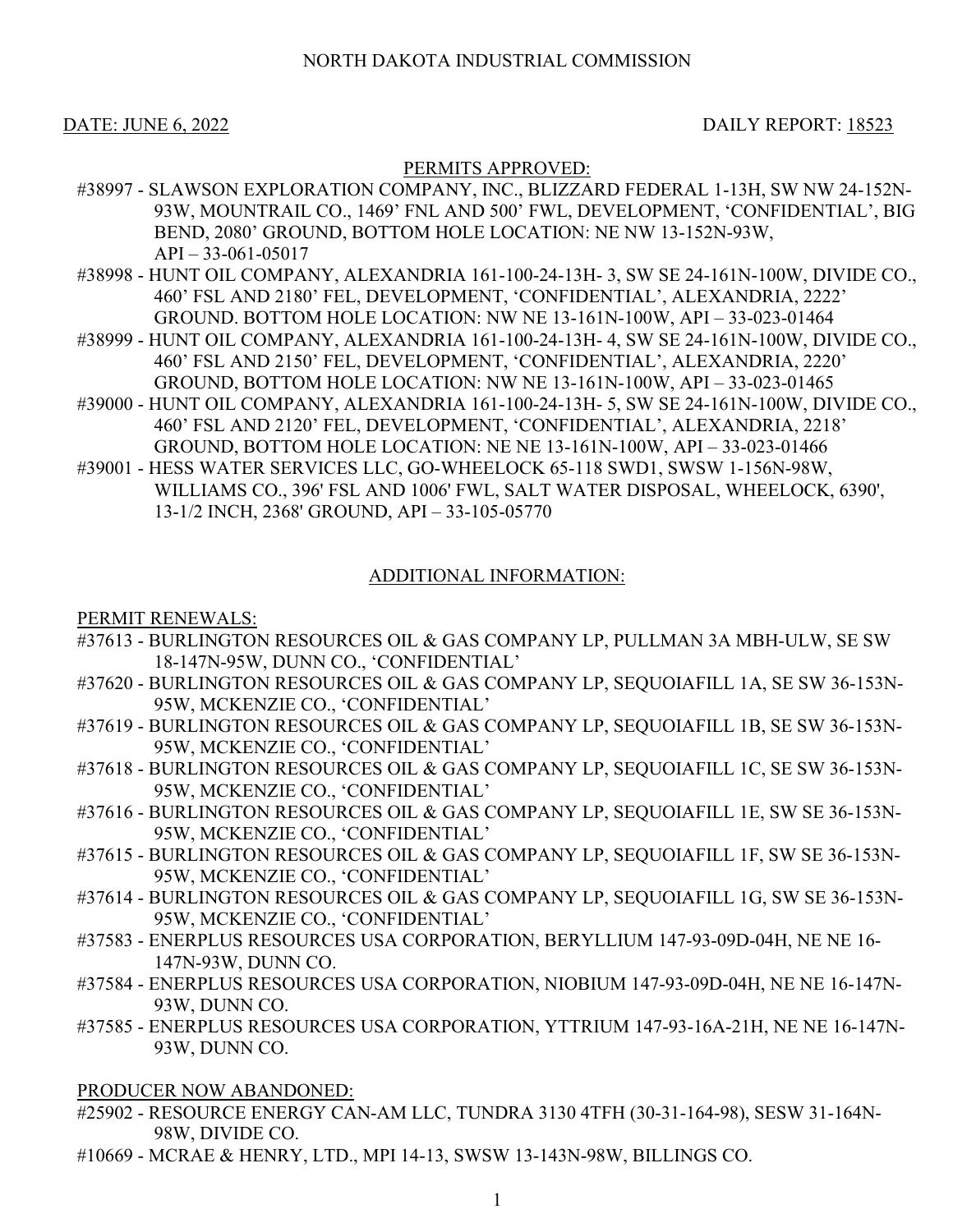\*Well data published at dmr.nd.gov/oilgas is now updating however Active Drilling Rigs, and rig viewing on the GIS Map Server are still impacted.

## When an estimated date of repair is available, we will update this service notice.

**If you have questions emai[l oilandgasinfo@nd.gov](mailto:oilandgasinfo@nd.gov)**

6/6/2022 – 43 ACTIVE RIGS

## **COLUMN DEFINITIONS:**

**RIG ID** – Refers to the name of the rig.

**Well Operator** – Refers to the operator of the well where rig is located.

**Well name & Number** – Well name and number of well where rig is located.

**Current Location –** Quarter Quarter – Section – Township - Range

**County**

**File Number –** NDIC File Number of well where rig is located.

**API –** API Number of well where rig is located.

**Start Date** – The date when the **rig** started its most recent activity at the well location. This is not the spud date. Watch this video for how [to find the spud date of a well\\*](https://youtu.be/JjWwzuuMVpM). **Next Location -** Anticipated Next rig location. These are obtained from rig crews and are subject to changes determined by the operator. (MIRU – Moving in, rigging up)

|                                     |                                                                |                               | <b>CURRENT</b>        |                 | <b>FILE</b> |            | <b>START</b> | <b>NEXT</b>                        |
|-------------------------------------|----------------------------------------------------------------|-------------------------------|-----------------------|-----------------|-------------|------------|--------------|------------------------------------|
| <b>RIG ID</b>                       | <b>WELL OPERATOR</b>                                           | <b>WELL NAME &amp; NUMBER</b> | <b>LOCATION</b>       | <b>COUNTY</b>   | NO.         | <b>API</b> | <b>DATE</b>  | <b>LOCATION</b>                    |
|                                     |                                                                | SETTERLUND 159-94-34C-27-     |                       |                 |             |            |              | <b>BATCH</b><br><b>DRILLING ON</b> |
| H & P 515                           | PETRO-HUNT, L.L.C.                                             | 1HS                           | SE SW 34 159N 94W     | <b>BURKE</b>    | 38861       | 3301301920 | 05/28/2022   | 4 WELL PAD.                        |
| <b>STONEHAM 17</b>                  | KODA RESOURCES OPERATING.<br><b>LLC</b>                        | STOUT 2918-4BH                | NW NW 29 160N<br>102W | <b>DIVIDE</b>   | 38888       | 3302301459 | 05/29/2022   |                                    |
| <b>PATTERSON</b><br>276             | <b>RIMROCK OIL &amp; GAS WILLISTON LLC</b>                     | MOCCASIN CREEK 14-11 6H       | SE SW 11 147N 93W     | <b>DUNN</b>     | 38184       | 3302504197 | 05/26/2022   |                                    |
| H & P 454                           | CONTINENTAL RESOURCES. INC.                                    | FULLER 3-2H                   | LOT 4 02 146N 97W     | <b>DUNN</b>     | 38367       | 3302504277 | 05/15/2022   |                                    |
| <b>NABORS B18</b>                   | WPX ENERGY WILLISTON, LLC                                      | <b>WOUNDED FACE 14-15HW</b>   | SW SE 15 148N 94W     | <b>DUNN</b>     | 38435       | 3302504299 | 05/26/2022   |                                    |
| <b>TRUE DRILLING</b><br>39          | <b>ENERPLUS RESOURCES USA</b><br><b>CORPORATION</b>            | LOB 149-92-31D-30H-LL         | SW SE 31 149N 92W     | <b>DUNN</b>     | 38693       | 3302504397 | 05/19/2022   |                                    |
| <b>CYCLONE 38</b>                   | CONTINENTAL RESOURCES, INC.                                    | <b>BONNEVILLE 8-23H</b>       | NE NW 23 146N 96W     | <b>DUNN</b>     | 38783       | 3302504417 | 05/13/2022   |                                    |
| H & P 456                           | CONTINENTAL RESOURCES. INC.                                    | <b>MEDICINE HOLE 11-27H1</b>  | SW SE 27 146N 96W     | <b>DUNN</b>     | 38789       | 3302504423 | <b>MIRU</b>  |                                    |
| H & P INTERNL<br>DRLNG H & P<br>429 | <b>MARATHON OIL COMPANY</b>                                    | DUNFORD 14-10H                | NW NW 15 146N 93W     | <b>DUNN</b>     | 38790       | 3302504424 | 05/07/2022   | PAULSON 44<br><b>PAD</b>           |
| <b>T&amp;S DRILLING 2</b>           | CONTINENTAL RESOURCES. INC.                                    | MEDICINE HOLE 15-27H          | SE SE 27 146N 96W     | <b>DUNN</b>     | 38801       | 3302504433 | 06/03/2022   |                                    |
| TRUE 40                             | <b>ENERPLUS RESOURCES USA</b><br><b>CORPORATION</b>            | PATCH 149-93-05A-08H          | LOT 105 149N 93W      | <b>DUNN</b>     | 38846       | 3302504453 | 05/26/2022   |                                    |
| TRUE 37                             | SINCLAIR OIL & GAS COMPANY                                     | <b>HOVDEN FEDERAL 3-20H</b>   | NE NE 29 146N 97W     | <b>DUNN</b>     | 38863       | 3302504458 | <b>MIRU</b>  |                                    |
| <b>NABORS B6</b>                    | <b>BURLINGTON RESOURCES OIL &amp;</b><br><b>GAS COMPANY LP</b> | <b>CURTIS 44-9 MBH</b>        | SE SE 09 149N 96W     | <b>MCKENZIE</b> | 30924       | 3305306813 | 05/14/2022   |                                    |
| NABORS B20                          | <b>IRON OIL OPERATING, LLC</b>                                 | ANTELOPE 4-31-30H             | SW NW 02 148N<br>102W | <b>MCKENZIE</b> | 37568       | 3305309422 | 05/25/2022   |                                    |